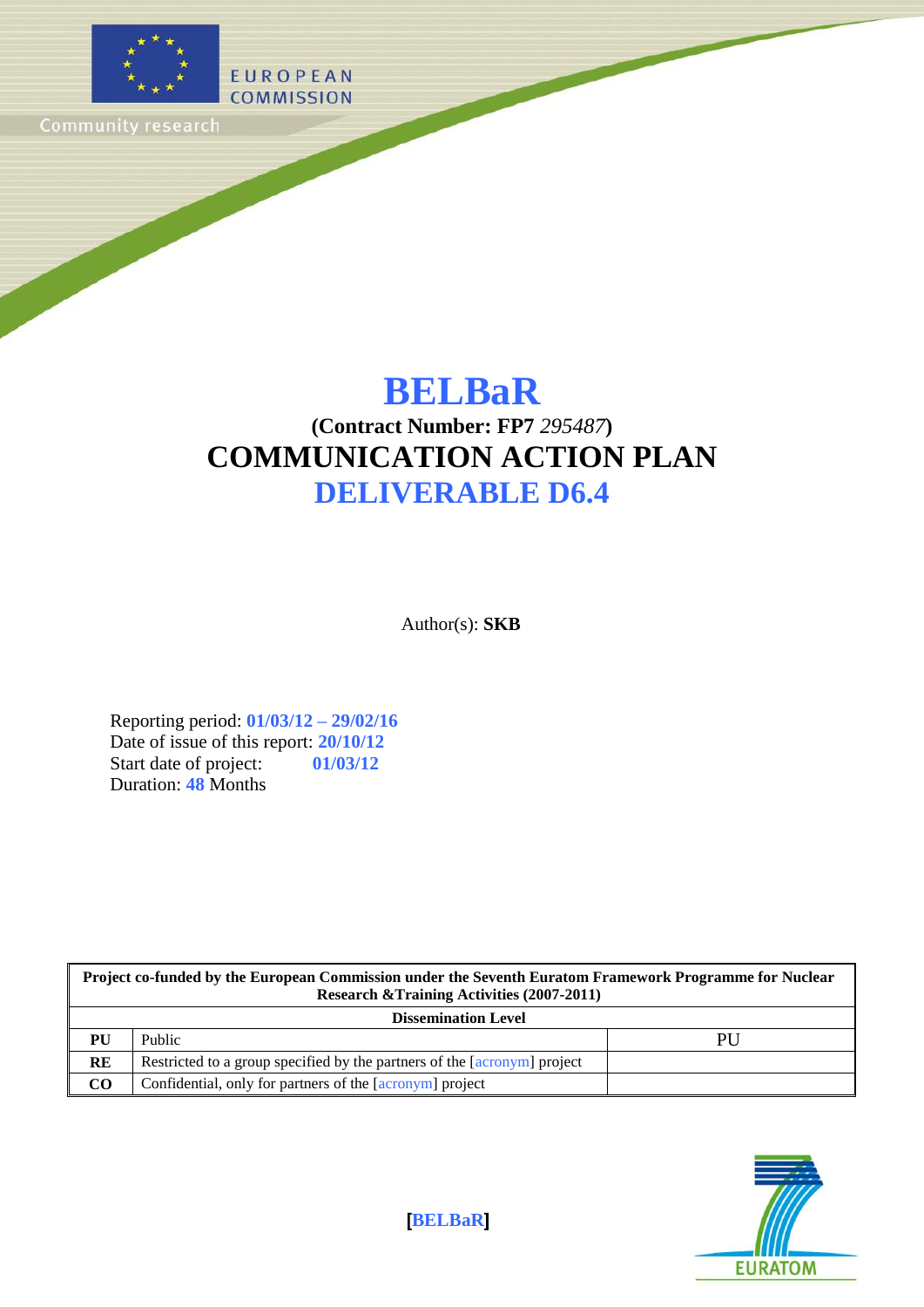# **DISTRIBUTION LIST**

| <b>Name</b>                | <b>Number of copies</b> | <b>Comments</b> |
|----------------------------|-------------------------|-----------------|
|                            |                         |                 |
| Christophe Davies (EC)     |                         |                 |
| <b>BELBaR</b> participants |                         |                 |
|                            |                         |                 |
|                            |                         |                 |
|                            |                         |                 |
|                            |                         |                 |
|                            |                         |                 |
|                            |                         |                 |
|                            |                         |                 |
|                            |                         |                 |
|                            |                         |                 |
|                            |                         |                 |
|                            |                         |                 |
|                            |                         |                 |
|                            |                         |                 |
|                            |                         |                 |
|                            |                         |                 |
|                            |                         |                 |
|                            |                         |                 |
|                            |                         |                 |
|                            |                         |                 |
|                            |                         |                 |
|                            |                         |                 |
|                            |                         |                 |
|                            |                         |                 |
|                            |                         |                 |
|                            |                         |                 |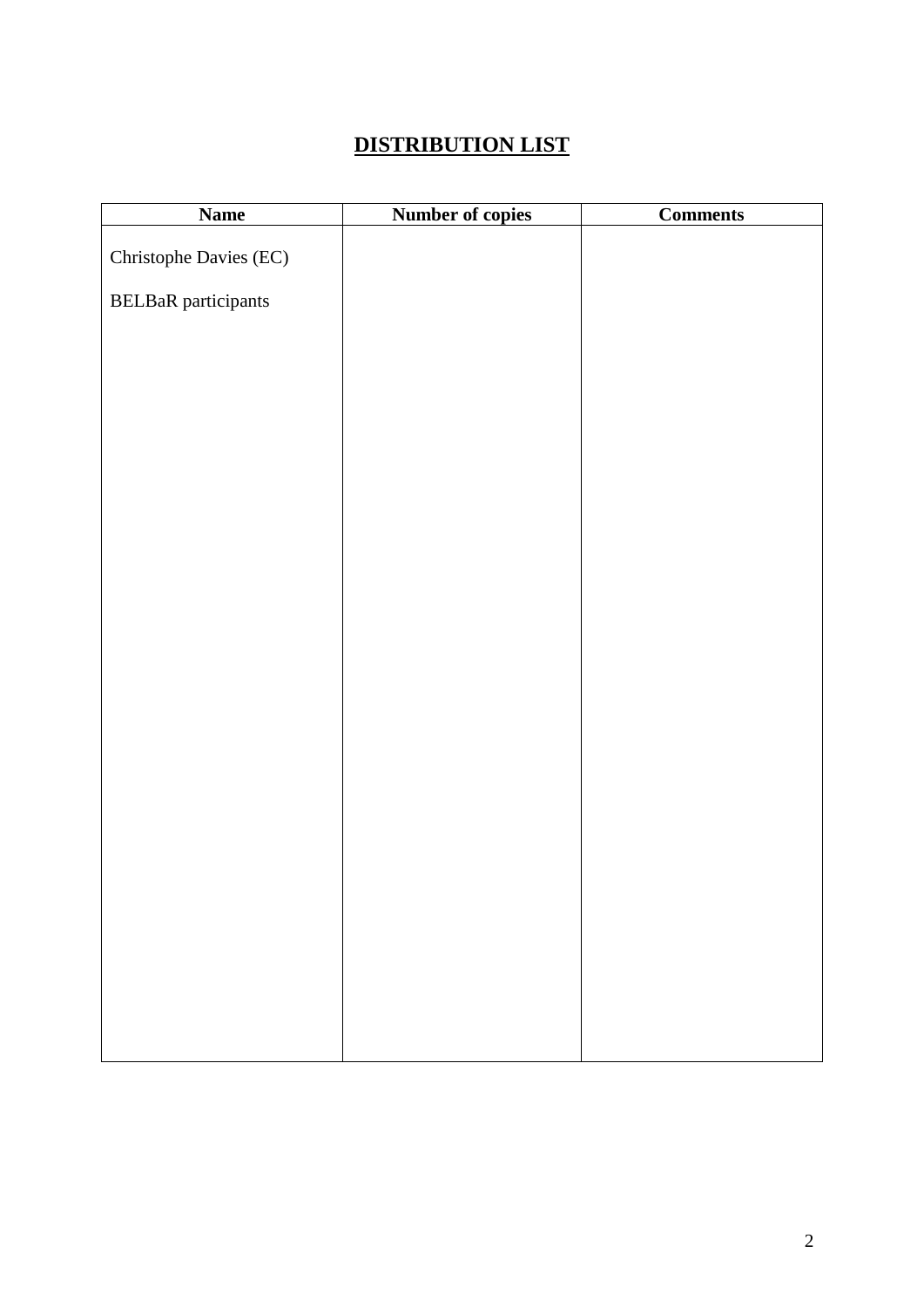# Content

|                | 1.1        |  |
|----------------|------------|--|
|                | 1.2        |  |
|                | 1.3        |  |
|                | 1.4        |  |
| $\overline{2}$ |            |  |
|                | 2.1<br>2.2 |  |
|                | 2.3        |  |
|                | 2.4        |  |
| 3              | 3.1        |  |
|                | 3.2        |  |
| 4              | 4.1        |  |
|                | 4.2        |  |
|                | 4.3        |  |
|                | 4.4        |  |
| 5              |            |  |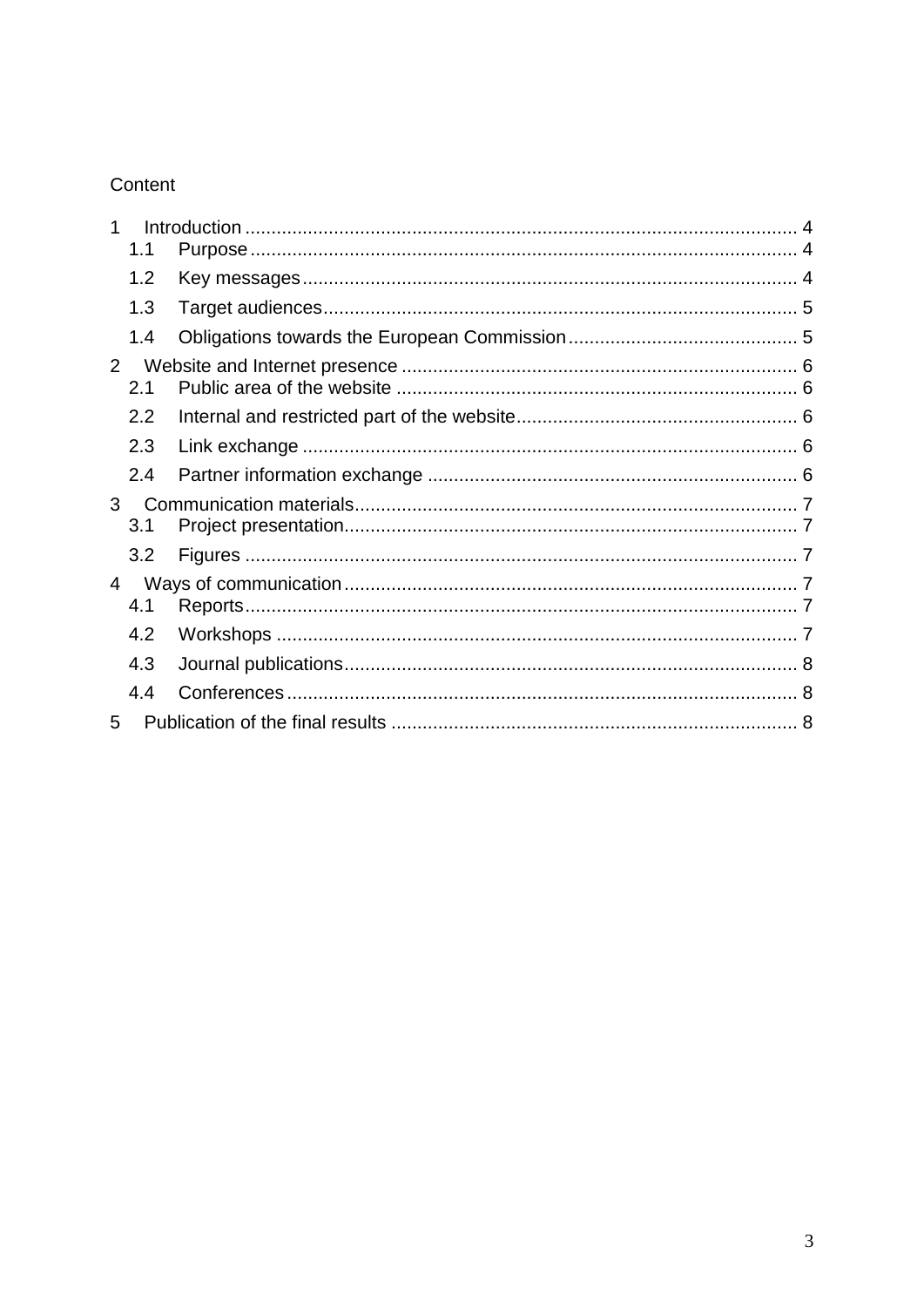# <span id="page-3-0"></span>**1 Introduction**

### <span id="page-3-1"></span>**1.1 Purpose**

This document presents the BELBaR Communication Action Plan (CAP) and serves as deliverable D6.4. It highlights communication actions already identified, such as main communication materials (website, project presentation) and events involving external participants, but also draws a framework to identify potential future actions.

This first version of the CAP focuses on proposing guidelines on main communication activities and principles under BELBaR project. However, communication objectives and activities may change as the project evolves and more detailed intermediate results are made progressively available, it is also important to keep some flexibility in this plan.

Therefore, the CAP will be updated as necessary:

### <span id="page-3-2"></span>**1.2 Key messages**

What do we want to say and how? These questions are the core of a communication strategy.

### *What is the specificity of BELBaR project?*

*The final outcome is to consider how colloids and related phenomena can be considered in the long term safety case and to make recommendations on the quantitative and qualitative approaches that a safety case could pursue to adequately address this potentially very significant issue.*

### *Why?*

*Recent safety assessments have shown the formation of bentonite colloids may have a significant impact on the performance on a nuclear waste repository with a bentonite EBS emplaced in fractured rock under some circumstances.* 

### *Why now?*

*Some national programmes are now entering into a licensing phase; others are in a phase of site and concept selection. A deeper knowledge of about the colloid issues would be an advantage to programmes in all stages.* 

#### *Who are we and who are we talking to?*

*We are talking to all people*

*BELBaR is a consortium of organizations involved in the planning and realization of a safe disposal of radioactive waste. Our audience is everybody (waste management organisations, regulatory authorities, researchers, universities and public) interested in the long term safety of radioactive waste.*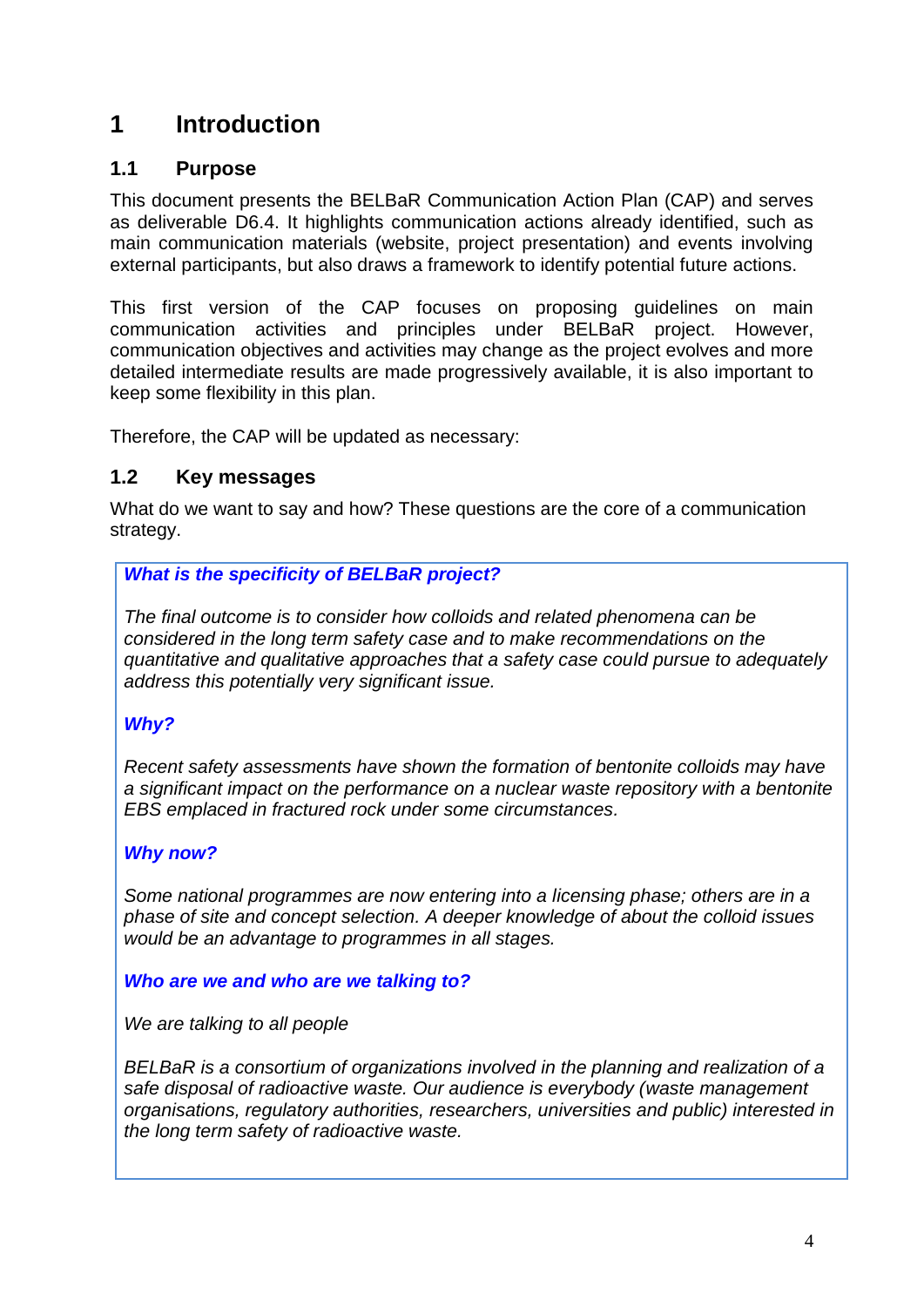### <span id="page-4-0"></span>**1.3 Target audiences**

Since this Communication Action Plan concerns communication with actors outside the research community, the audiences considered here are mainly user groups, key stakeholders, and the general public.

The user groups of the knowledge arising from the project results consist of:

#### *The Nuclear Waste Management Arena*

The BELBaR Consortium has excellent connections with the Nuclear Waste Management arena, including regulatory authorities. The communication with this audience will be direct through email-lists, meetings and other tools described below. It is also expected that this audience will provide interesting feed-back to the project.

#### *Private sector: Professionals in industry*

Considering the fundamental questions regarding material behaviour that are investigated in BELBaR, it is expected that there will be a general interest among professionals in the private sector. This audience will be reached through professional magazines, and the web site, as well as other tools.

#### *General Public*

Public involvement in science is important for research, and vice versa. The overall aim of BELBaR, i.e. to reduce uncertainties related to final disposal of spent nuclear fuel, is clearly a topic which interests the general public. It is important that the dissemination of the results to this audience is expertly done, and SKB has excellent experience in this area.

### <span id="page-4-1"></span>**1.4 Obligations towards the European Commission**

Dissemination materials produced by the project (publications, website, etc.) need to contain the following specific sentence:

#### *"The research leading to these results has received funding from the European Atomic Energy Community's Seventh Framework Programme (FP7/2007-2011) under grant agreement 295487".*

The European flag [\(Figure 1\)](#page-5-5) and the Euratom Programme logo [\(Figure 2\)](#page-5-6) should be also included in dissemination materials on front pages/back pages of documents produced by BELBaR partners.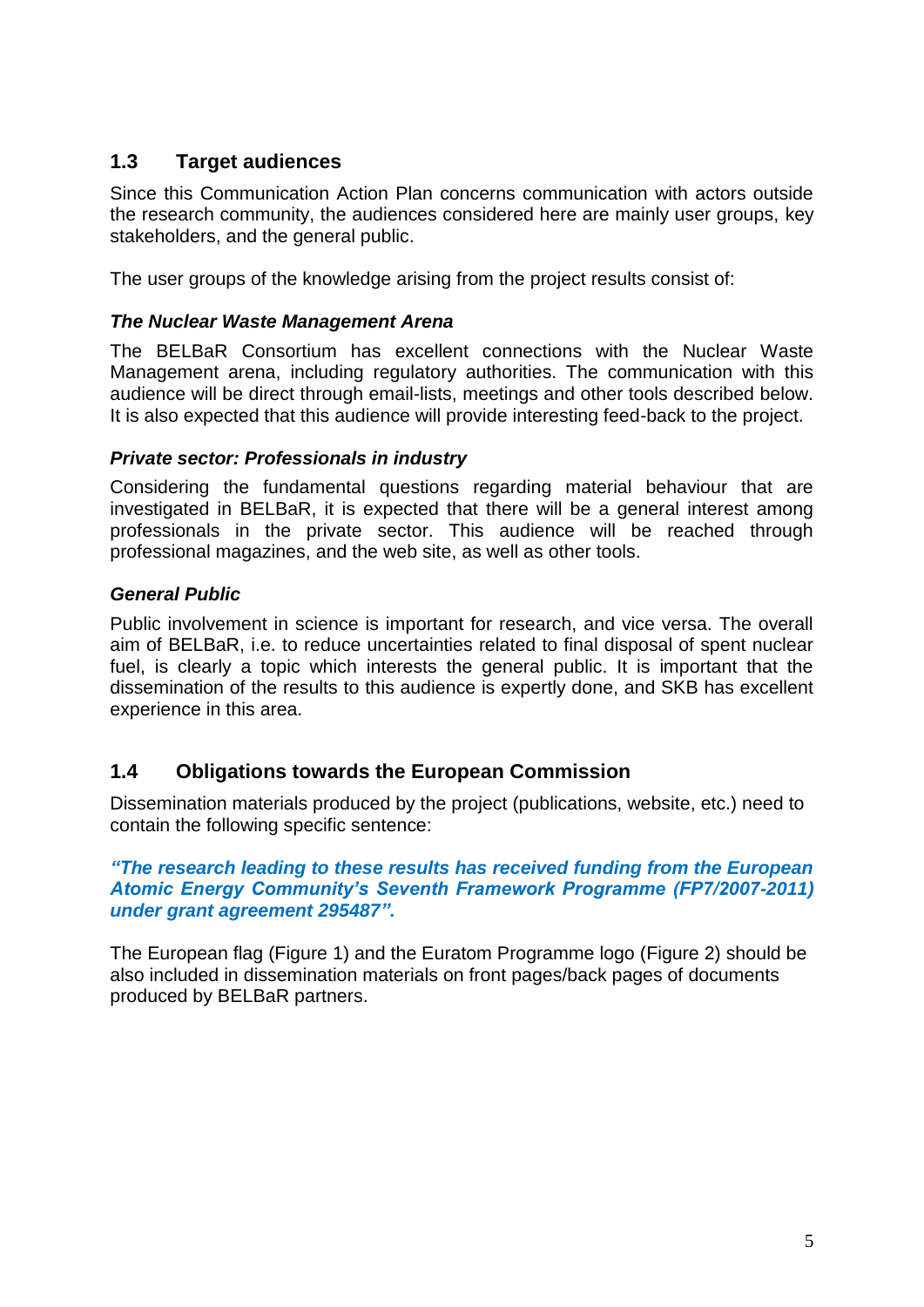

<span id="page-5-6"></span>

# <span id="page-5-5"></span><span id="page-5-0"></span>**2 Website and Internet presence**

The BELBaR project website: www.belbar.eu is the primary information source.

### <span id="page-5-1"></span>**2.1 Public area of the website**

The public area of the BELBaR website is being developed at the beginning of the project. Partners will be involved in providing content as for instance organisation's presentations, logos, etc. The website remains a flexible tool and content and structure may evolve if necessary.

The website will be updated frequently (in principle, as further results become available for public dissemination) in order to keep the public informed on progress made in the project and to disseminate the publicly available part of the scientific results. The most important information on the public area of the website will be the section with the public deliverables. Almost all of the project deliverables are classified as public and they will be made available on the website as soon as they are produced.

The publication of the deliverables on the public website means that the intermediate project results will be available to a public audience.

### <span id="page-5-2"></span>**2.2 Internal and restricted part of the website**

Each partner has been provided a user name and a password to access the internal part of the website. In this area non-public project information will be made available to all project partners. This refers to restricted deliverables as well as minutes and presentations from all type of project meetings

### <span id="page-5-3"></span>**2.3 Link exchange**

An easy way to increase the visibility of the BELBaR website is to promote the project in other websites.

When the public part of the BELBaR website will be available, partners will be invited to include a link referring to www.belbar.eu on their organisation's websites. This collaborative work will generate additional traffic and interest on BELBaR project website.

### <span id="page-5-4"></span>**2.4 Partner information exchange**

Currently the information exchange between individual partners is done by email, or by uploads to the internal and restricted part of the website. However, if this is found to be inconvenient a project specific ftp-server will be opened.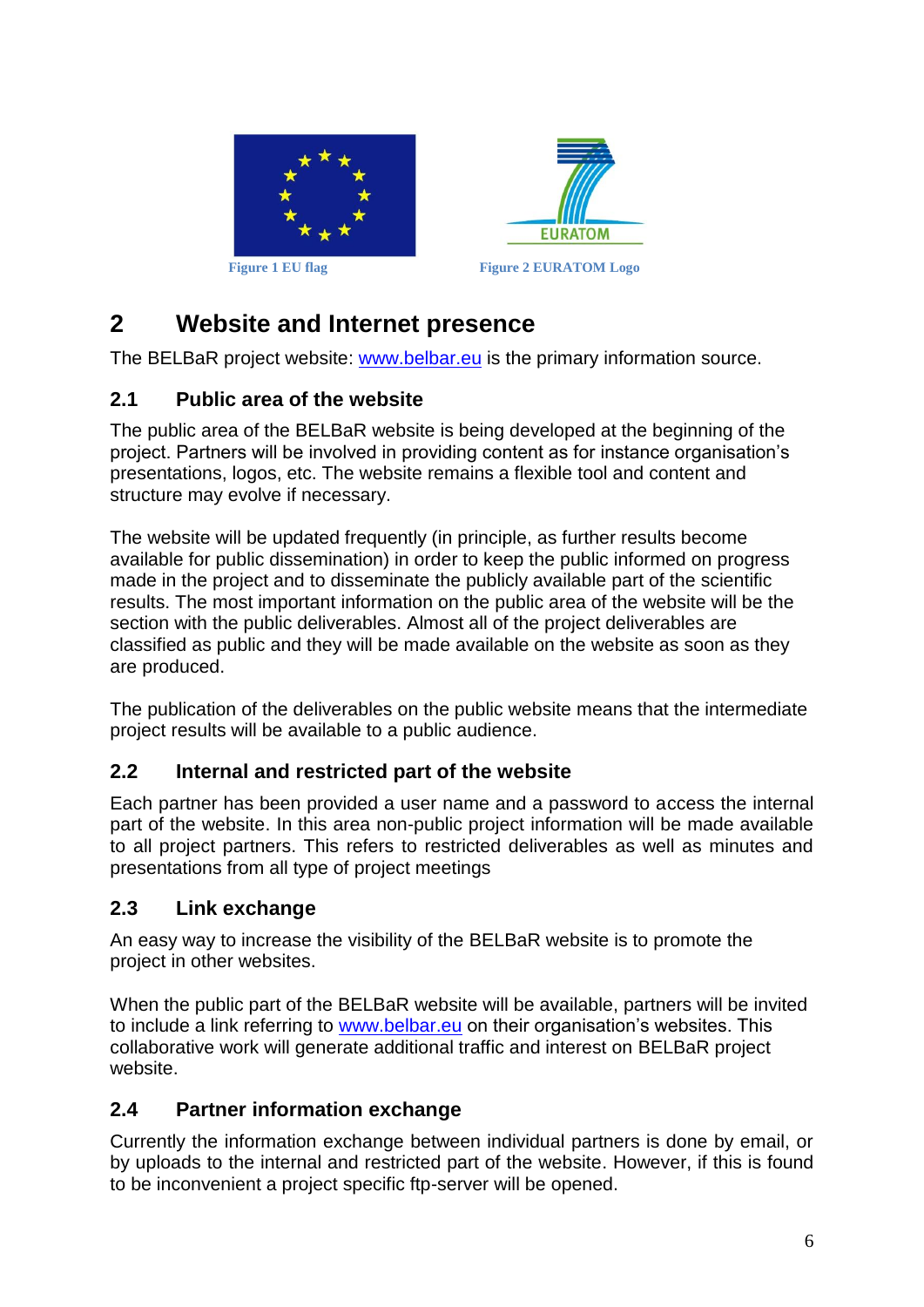# <span id="page-6-0"></span>**3 Communication materials**

## <span id="page-6-1"></span>**3.1 Project presentation**

A project presentation has been produced at the beginning of the project can be found on the CORDIS website: [http://cordis.europa.eu/projects/rcn/101412\\_en.html.](http://cordis.europa.eu/projects/rcn/101412_en.html)

### <span id="page-6-2"></span>**3.2 Figures**

Figures (pictures, drawings, schemas, etc.) will be collected on the website (or by one partner) and identified for the use of the project.

This will be done:

- 1. In the deliverables, in the public section of the website
- 2. In project meeting presentations, in the internal and restricted part of the website

Proper references should be given to the producer of the figures.

# <span id="page-6-3"></span>**4 Ways of communication**

### <span id="page-6-4"></span>**4.1 Reports**

Synthesis reports of the key findings will be prepared based on each work package highlighting key advancements in process understanding for the treatment of permafrost issues in repository performance assessment. In addition, a key output of the project will be the publication of an overview report summarising the results and achievements of the totality of the project and their implications for performance assessment. Key findings of the work will be presented at a suitable European scientific venue. The final versions of these reports will be made available for all stakeholders on the BELBaR website.

### <span id="page-6-5"></span>**4.2 Workshops**

To ensure that the BELBaR project results are presented to the wider scientific community two workshops have been envisaged. The first will be undertaken as part of WP1 with the dual aims of:

- Dissemination of initial findings
- Establish a network of specialists from various areas of the world and with a range of expertise relevant to the project.

The second workshop will take place towards the end of the project and will target dissemination to the radioactive waste management community and the wider scientific community.

Both workshops will be open to external participants, with activity solicited contributions, and the results will be published. It is targeted that the contributions will be published as a proceedings or special issue of a major journal and undertake a robust peer-review process. It is noted however that this may take a substantial amount of time and the final workshop may be published after the end of the project.